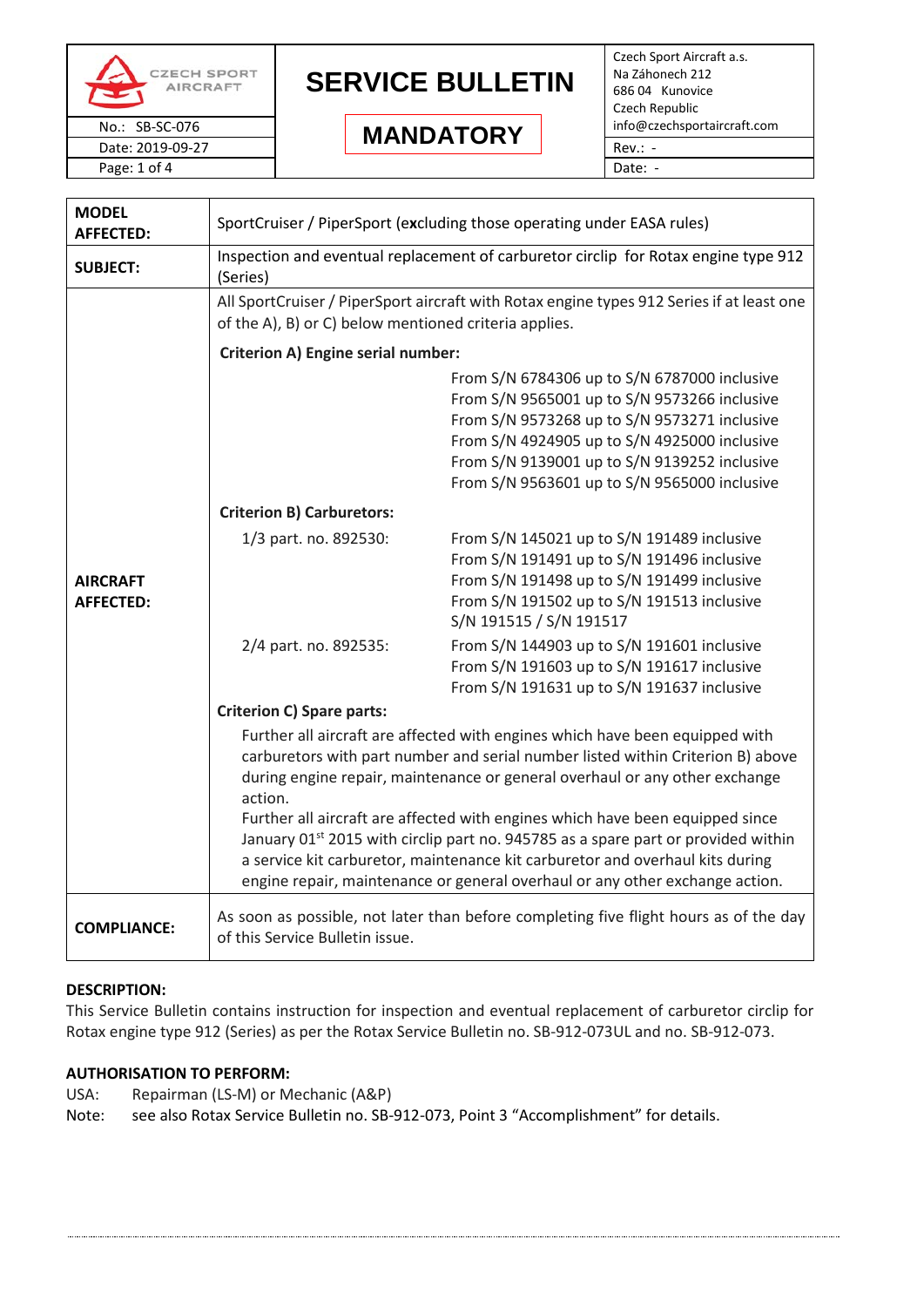

Czech Sport Aircraft a.s. Na Záhonech 212 686 04 Kunovice Czech Republic

#### **REASON:**

This Service Bulletin is issued as a result and in consequence to the issue of the Rotax Service Bulletin no. SB-912-073UL and no. SB-912-073. Due to deviations in the Rotax engine manufacturing process a partial fracture of the circlip may occur. This fracture might lead to a crack/ total fracture of the circlip which in consequence may lead to a mal-function of the carburetor. Possible effects might be rough engine running or an unusual engine operating behavior.

#### **MANPOWER:**

Documentation check:  $\frac{1}{2}$  hour Repair: 6 hours (including engine run test) (app. values)

#### **SPECIAL TOOLS:**

Common tools for aircraft maintenance

#### **WEIGHT AND BALANCE:**

No effect

## **ELECTRICAL LOAD DATA:**

N/A

### **PUBLICATIONS AFFECTED:**

N/A

### **MATERIAL AND COSTS:**

See Rotax Service Bulletin no. SB-912-073, Point 2 "Material Information" for details. Costs to be covered by the aircraft owner/operator.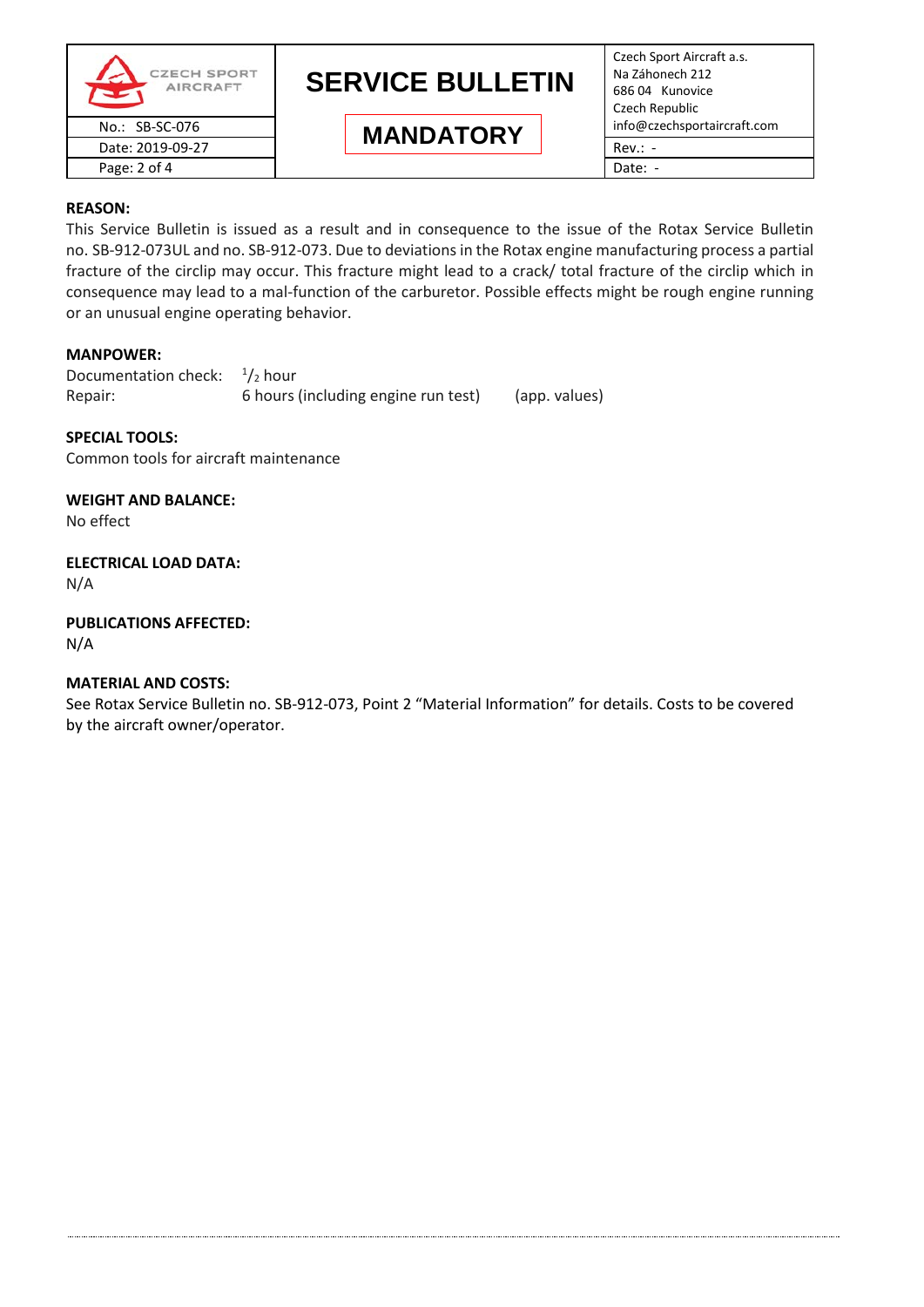

#### **ACCOMPLISHMENT INSTRUCTIONS:**

#### **NOTE:**

Before you start accomplishing this service Bulletin, read thoroughly the ROTAX Service Bulletins no. SB-912-073 UL and no. SB-912-073, latest revision.

#### **Parts requirement:**

| Fig.no.<br>$(SB-912-073)$ | Part<br>number | Qty/engine | <b>Description</b> | Old $p/n$                | Application           |
|---------------------------|----------------|------------|--------------------|--------------------------|-----------------------|
|                           | 945786         |            | Circlip            | 945785                   | Carburetor jet needle |
|                           | 950430         |            | O-ring             | $\overline{\phantom{0}}$ | Carburetor jet needle |

#### **Special tooling/lubricants/adhesive/sealing compounds:**

| <b>Description</b> | Qty/engine  | Part number | Application                            |
|--------------------|-------------|-------------|----------------------------------------|
| LOCTITE 243 BLUE   | As reguired | 897651      | Fixation screw (defined in SB-912-073) |
| Fixing tape *      | As required |             | Attachment accessory                   |

\*) Fixing tape: Type "CB 98/2,5 mm nature" is used by Czech Sport Aircraft a.s.

- 1. Check the aircraft / engine logbook and maintenance documentation, if this Service Bulletin has already been accomplished.
- 2. Check the criteria given in Section "AIRCRAFT AFFECTED", if the aircraft is affected by this Service Bulletin.
- 3. Move the aircraft to a suitable place to perform the work.
- 4. Remove the engine upper cowling (see the SC-AMM-1-0-00, the latest revision).
- 5. Disconnect the battery terminals (see the SC-AMM-1-0-00, the latest revision).
- 6. Remove the oval head screw (20), see Fig. 0.
- 7. Loose the choke screw (21) and release the choke control string, see Fig. 0.
- 8. Cut the tapes fixing throttle and choke Bowden cables.